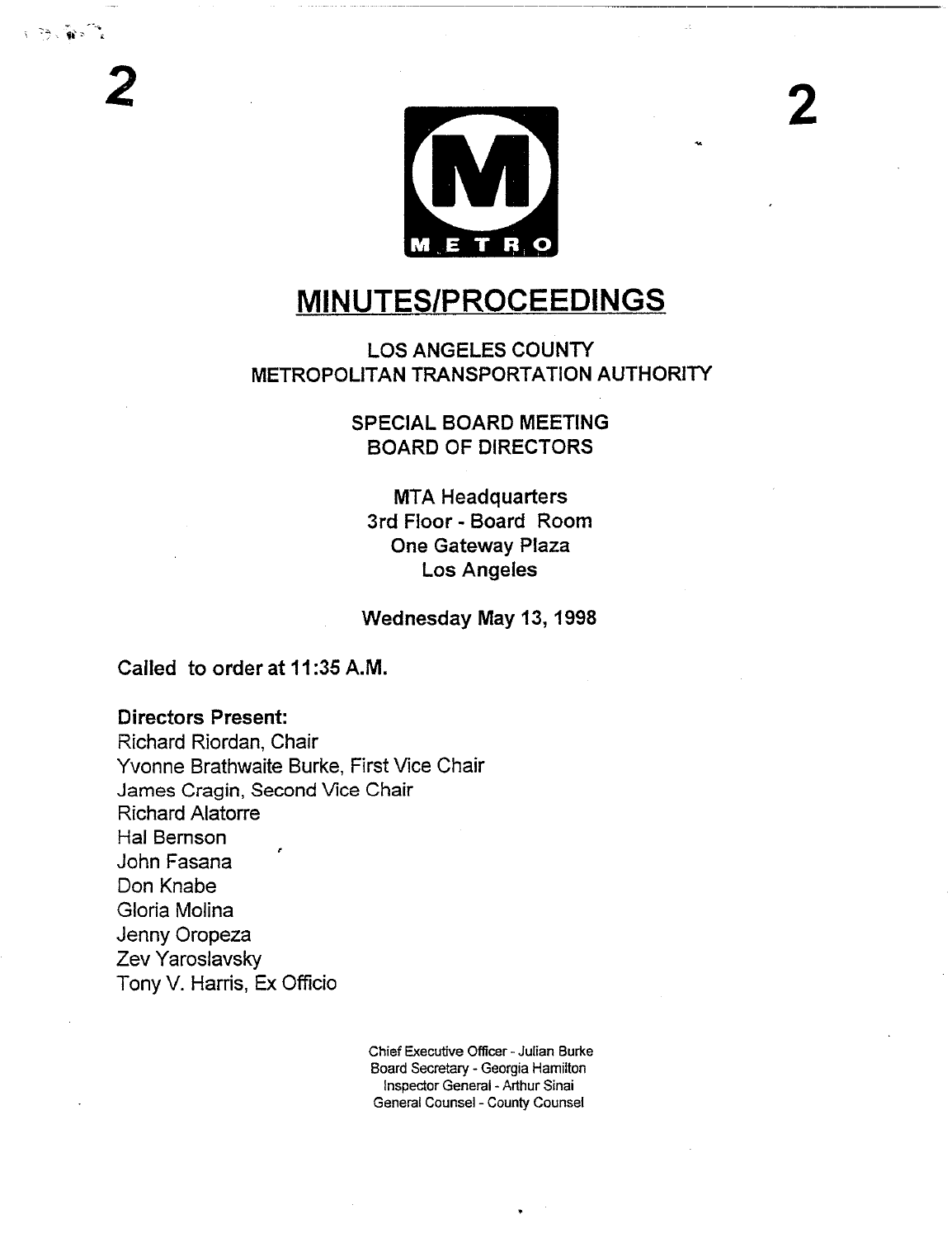$1<sub>1</sub>$ MOLINA SUBSTITUTE MOTION - that the Restructuring Plan be submitted to the Special Master for his review and determination as to whether the Plan meets the basics of the Consent Decree and the item be carried over to the full Board Meeting next week, May 21<sup>st</sup>, 1998

FAILED on a roll call vote:

| Ayes:    | Alatorre, Molina                                                        |
|----------|-------------------------------------------------------------------------|
| Noes:    | Bernson, Burke, Cragin, Fasana, Knabe, Oropeza, Riordan,<br>Yaroslavsky |
| Abstain: | <b>None</b>                                                             |
| Absent:  | Antonovich, Legaspi, Zarian                                             |

ADOPTED Draft Restructuring Plan and AUTHORIZED CEO to officially transmit document to FTA and other reviewing agencies.

Adopted on a Roll Call vote:

| Ayes:    | Bernson, Burke, Cragin, Fasana, Knabe, Oropeza, Riordan, |
|----------|----------------------------------------------------------|
|          | Yaroslavsky                                              |
| Noes:    | Molina                                                   |
| Abstain: | Alatorre                                                 |
| Absent:  | Antonovich, Legaspi, Zarian                              |

- $2.$ CARRIED OVER TO THE MAY 21, 1998 BOARD MEETING-Memorandum of Understanding with the California Transportation Commission regarding the 1998 County Transportation Improvement Program.
- NO ACTION TAKEN on status of Kaiser Portal Agreement for MOS2  $3.$ Hollywood and options for resolving final details of the financial agreement.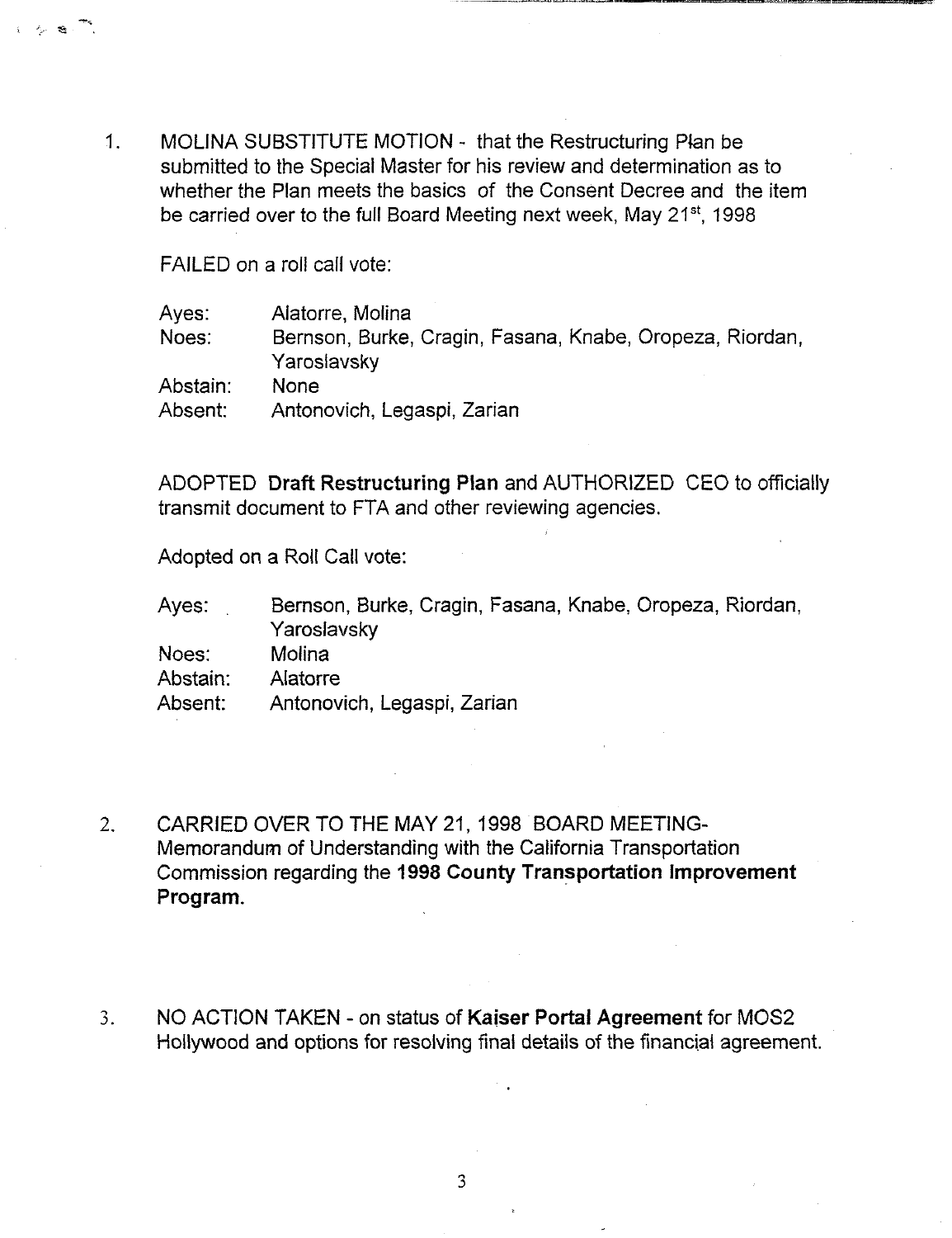RECEIVED PUBLIC COMMENT.

 $\mathbf{G}(\mathbf{r})$ 

Meeting adjourned at 1:15 P.M.

Prepared by: Christina Lumba-Gamboa

tochson Nichele

Michele Jackson<br>Assistant Board Secretary